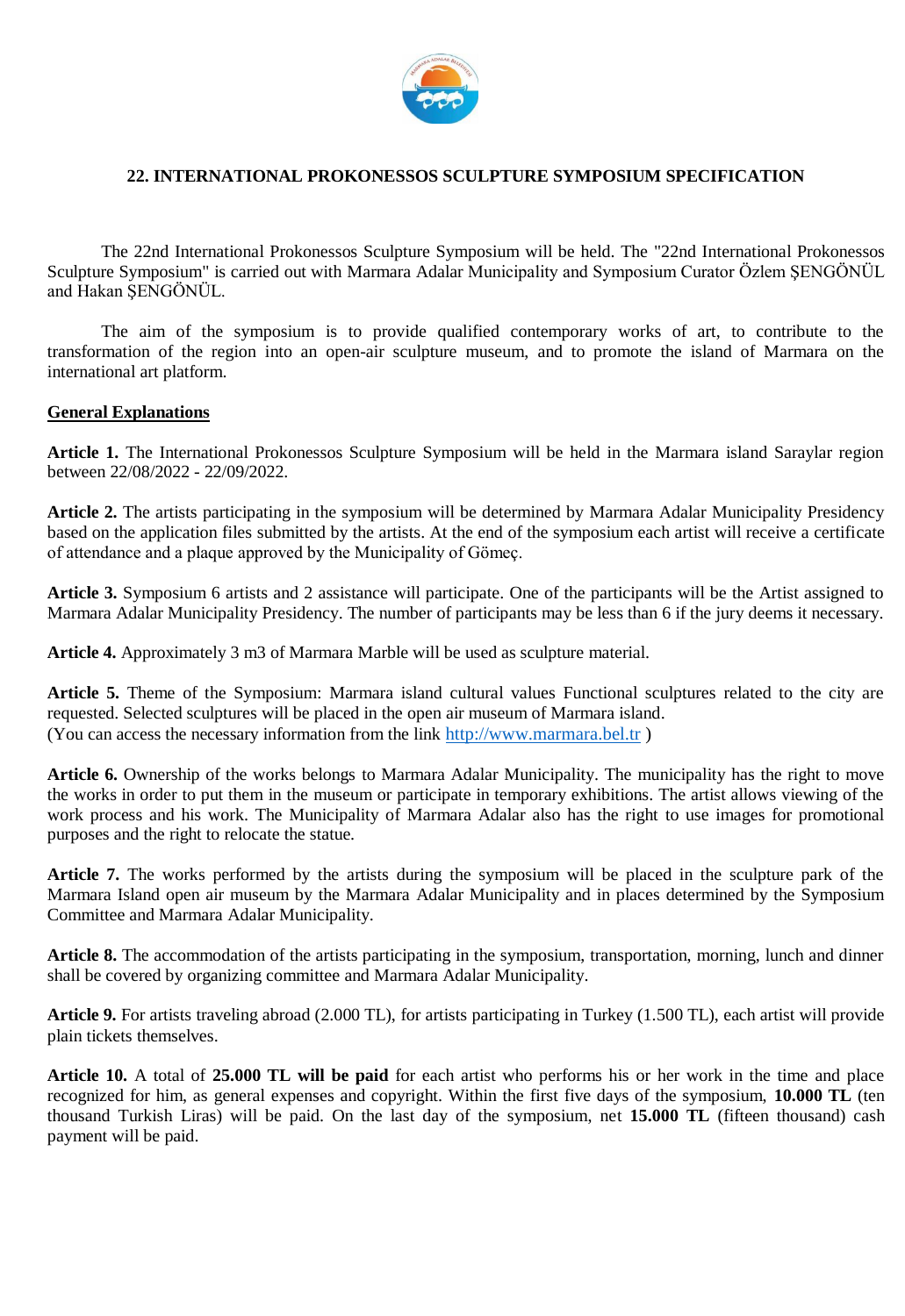

#### **2 assistants will be selected from university students. 5.000 TL will be paid for the assistants. Within the first five days of the symposium, a net 2.000 TL will be made in the form of a net payment of 3.000 TL on the last day of the symposium.**

**Article 11.** The participation of the artists who declare that they are entitled to participate in the symposium but cannot come, or the artists who are not present at the symposium within 3 days from the start date of the symposium without any excuse will be canceled to their participation.

**Article 12.** The artists are obliged to be in the field of symposium within working hours and comply with the schedule of the symposium. Exceptions that may arise are assessed by the Symposium Committee.

**Article 13.** The study area will be systematically brought together with groups of visitors such as students, young people, cyclists, elderly people, disabilities. Artists will be able to perform an art workshop with children within a 2 hour program within 2 working days. In order to share with the artists who participated in the symposium, visiters and the art circles, it is recommended that they bring a document of study with them, introductions of cultural and artistic values belonging to their cities and their countries, or visual material containing their works.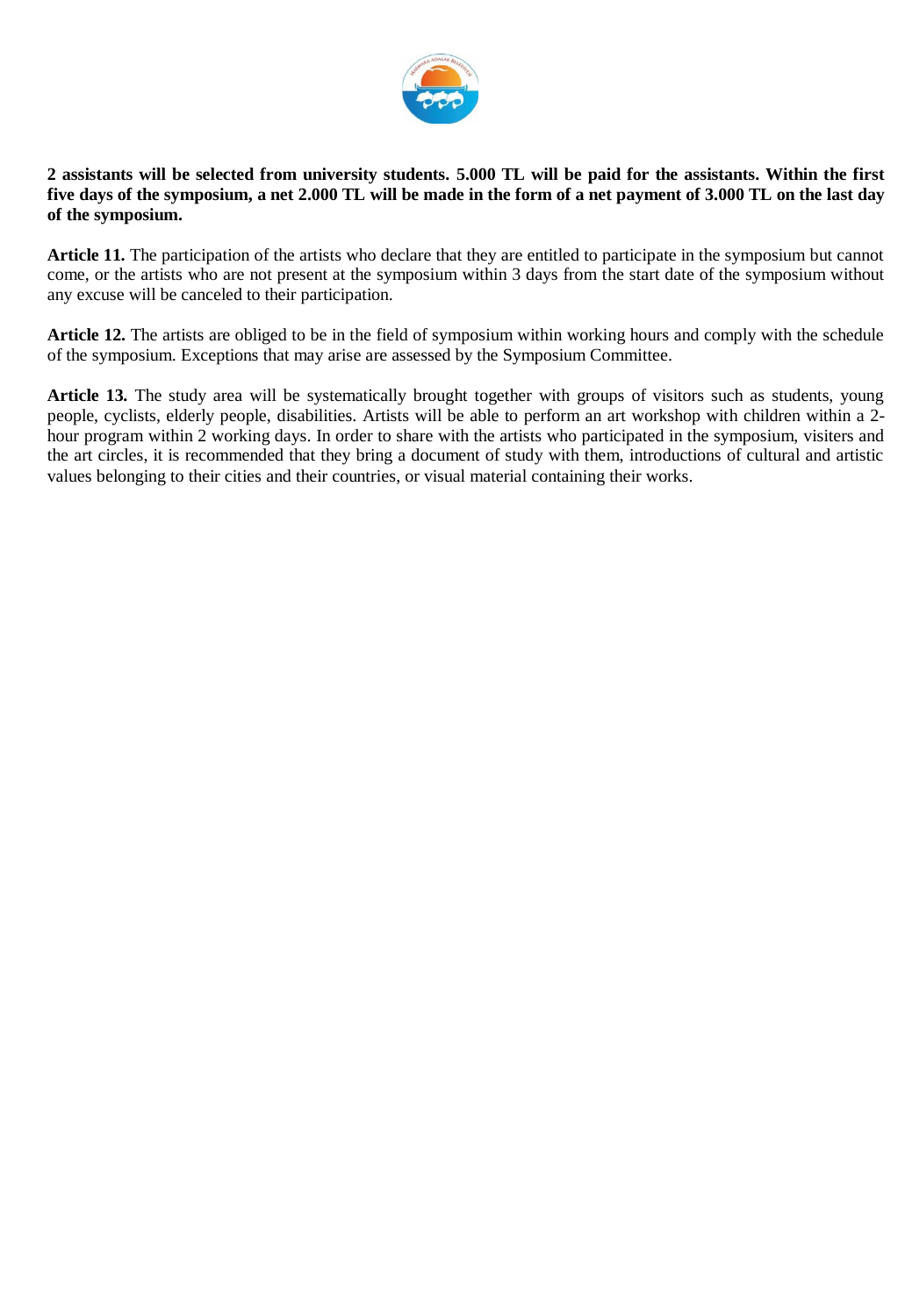

## **Application**

**Article 1.** The files to be taken as basis for the selection of the artists to participate in the Symposium will include the following information and documents:

#### **-Application form.**

- A resume with a photo in English or Turkish, not exceeding a typewriter page, in which the artist describes the 10 most important events he attended.

- Visual document in .jpeg format, introducing the five works performed by the artist.

- The drawing that the artist will perform at the symposium from different angles, model photographs, montage scheme, and any additional materials to be used in the sculpture. If the artist deems necessary, a brief description of the work in English or in Turkish may be included in the file.

**Article 2.** The application file containing the above documents and not exceeding 1.5 MB in total should be sent by email to the address below until 00.00 on 08/07/2022 at the latest.

Only applications made by e-mail will be accepted. Missing applications will not be evaluated.

Application address: **[saraylarheykelsempozyumu@gmail.com](mailto:saraylarheykelsempozyumu@gmail.com)**

**Article 3.** The documents in the application files may be used in press releases and in catalogs and similar publications to be printed later.

## **Working Conditions**

**Article 1.** A maximum of 3 cubic meters of marble shall be supplied by the Contracting Entity for the artists who will use the marble as the material. The artists must specify the marble that is needed to create the work and, if present, the base scale and the equipment needed for the installation in the application file.

**Article 2.** The artists are obliged to bring in electric and small hand tools and their consumables themselves.

**Article 3.** The technical solution and expense for the use of additional materials other than montage belongs to the artist.

**Article 4.** In the field of artistic symposium, 220V electricity, extension cable, shade and also crane, hilt and compressor will be provided.

**Article 5.** Day and night security officers shall be provided to ensure safety in the workplace.

**Article 6**. Marmara Adalar Municipality shall not be responsible for any direct or indirect damages, losses or work accidents that participants, third persons and employees may suffer during the symposium.

**Article 7.** A technician shall be in charge for the maintenance of all types of cutters, drillers, etc. during the symposium.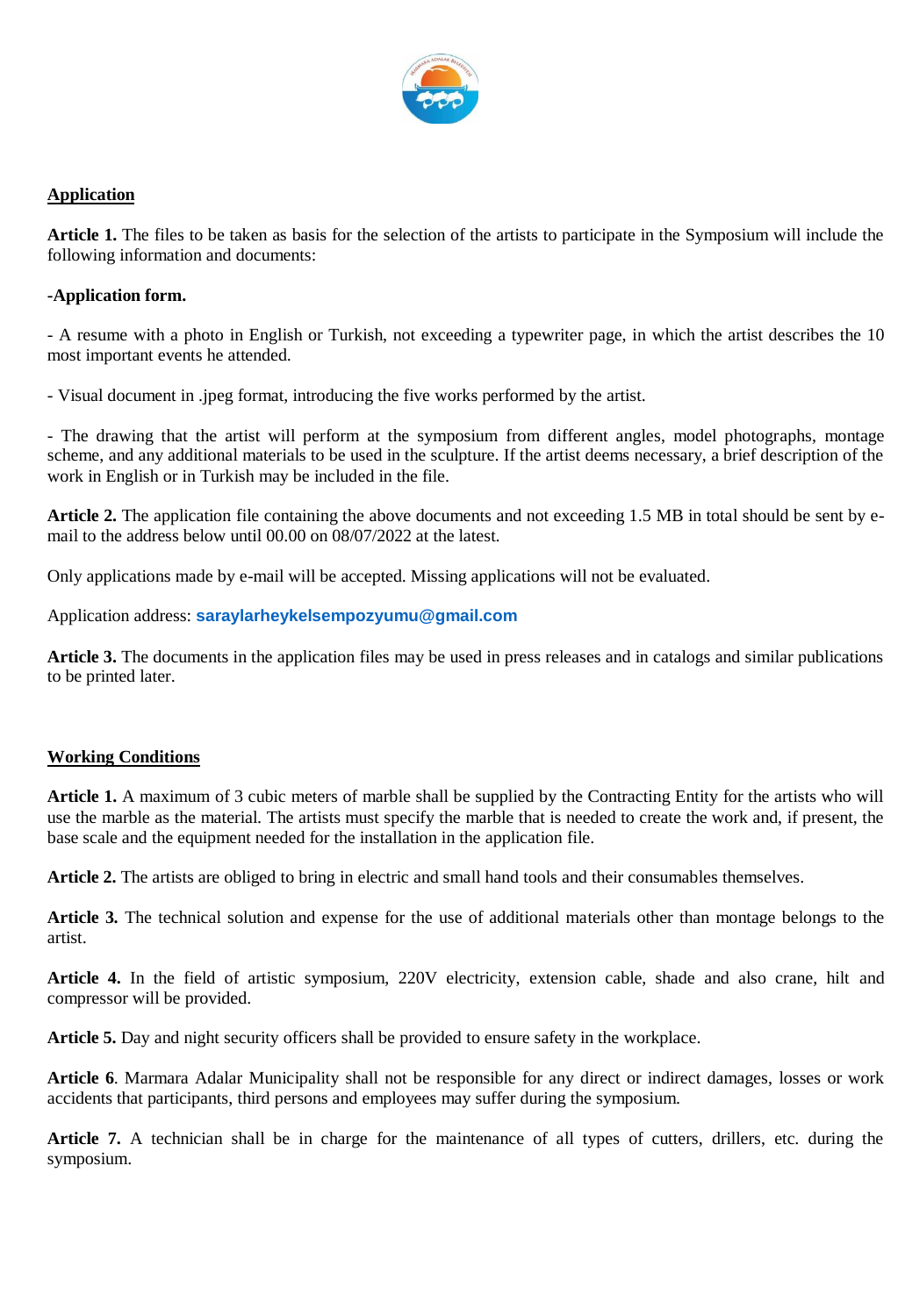

**Article 8.** Artisans have their own accident insurance, tetanus, hepatitis B, etc. They are obliged to have their vaccinations.

**Article 9.** The work will be conducted outdoors. Artists must be prepared for seasonal weather conditions, such as sudden rain and hot weather.

**Article 10.** Marmara Adalar Municipality and project partners have the authority to cancel or postpone the symposium due to force majeure.

**Article 11.** In case the works can not be performed within the duration of the symposium for any reason (except for coercive reasons), Marmara Adalar Municipality and the Symposium Committee have the right to take decisions. As a result of these decisions, only Marmara Adalar Court of Justice and Executive Directorships have been authorized to settle any dispute that can be experienced with artists and not resolved through amicable settlement.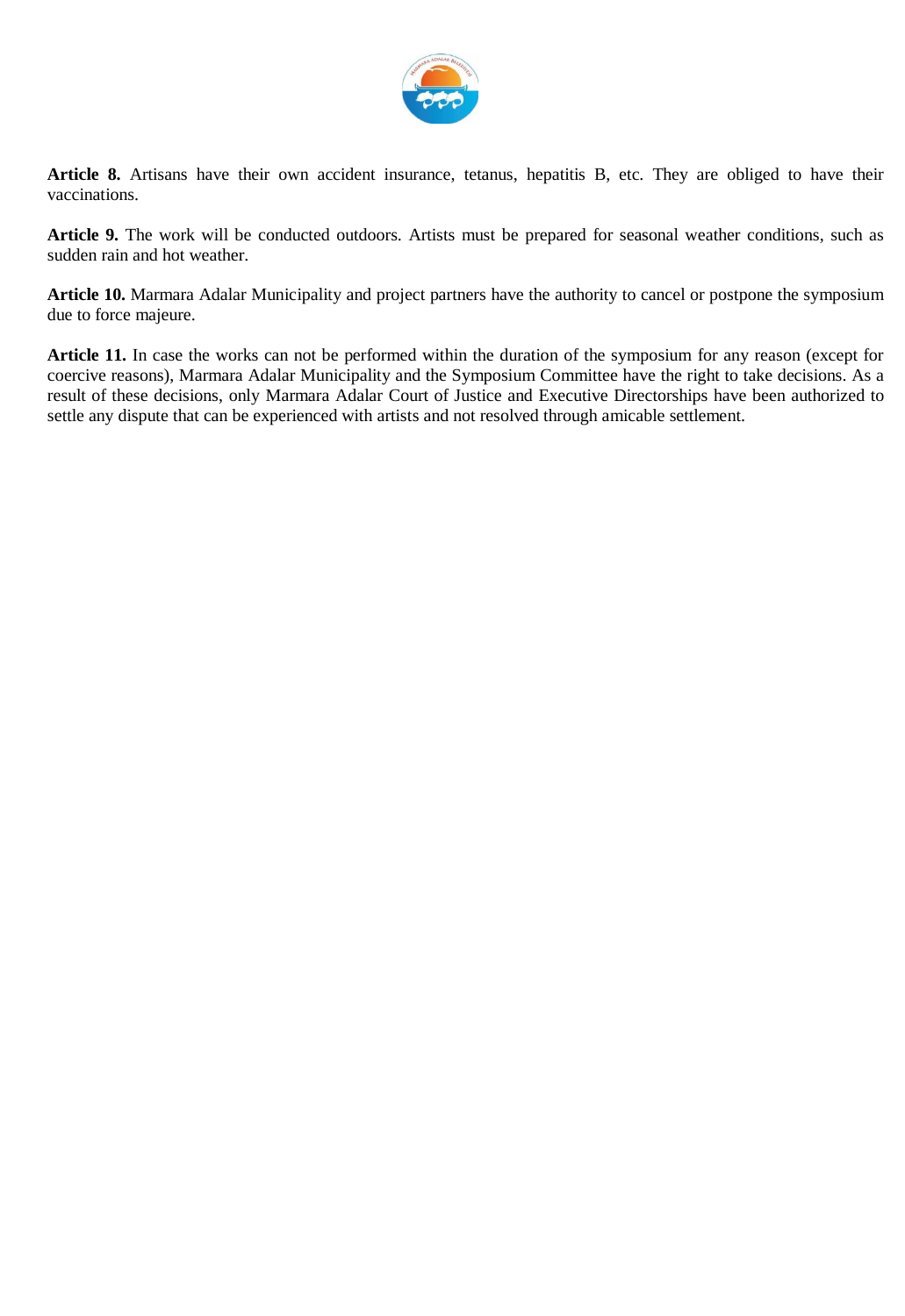

## **Symposium Calendar**

- 08.07.2021 Symposium application deadline.
- 19.07.2022 Announcement of the results of the artist who submitted by e-mail.
- 15.08.2022 Last day to report on the arrival and departure details of the artists who will attend the symposium.
- 21.08.2022 Meeting. Meeting the artists, settling in accommodation spaces.
- 22.08.2022 Opening ceremony. The beginning of the symposium.
- 22.09.2022 Closing ceremony. Giving participation documents of artists, making general expenses and copyright payments.
- 23.09.2022 Departure from the palaces.

**Applicants who apply to participate in the symposium are deemed to have accepted the symposium specifications and schedule.** 



saraylarheykelsempozyumu



prokonnesos heykel sempozyumu



[saraylarheykelsempozyumu@gmail.com](mailto:saraylarheykelsempozyumu@gmail.com)



[http://www.marmara.bel.tr](http://www.marmara.bel.tr/)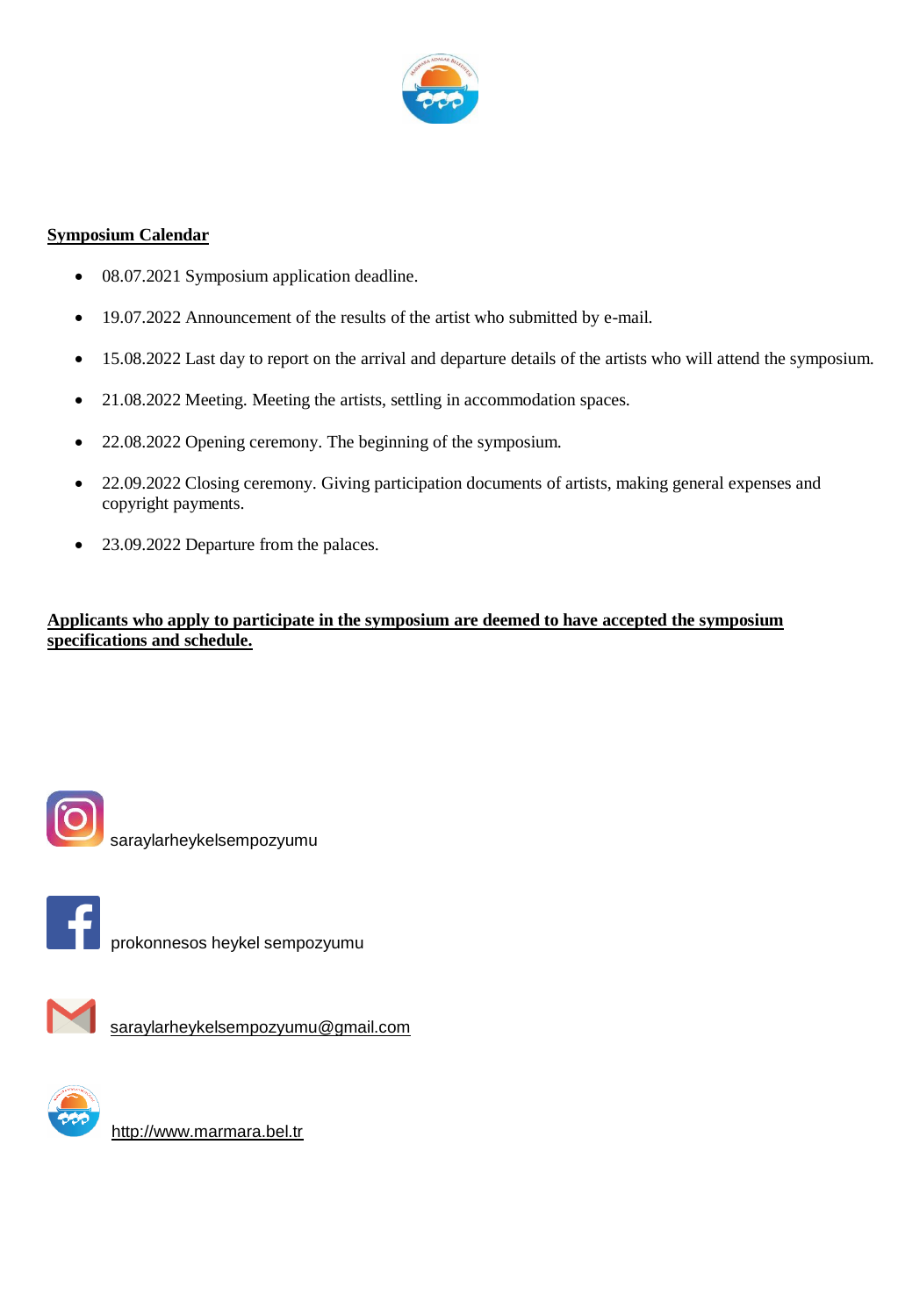

#### **22. INTERNATIONAL PROKONESSOS SCULPTURE SYMPOSIUM PARTICIPANT STATEMENT**

As a result of the invitation letter sent to me by Marmara Adalar Municipality, I accepted this invitation and signed the attached "22nd International Prokonessos Sculpture Symposium specification" with my own will and free will.

By the Marmara Adalar Municipality, instructors, officers, employees and other persons took a tour of all work areas and warned about the possible risks and measures to be taken by showing the tools and equipment tools that are available and that can be found during the work. For this reason, I undertake that I will not take part outside of my field of work during my work and I will act cautiously in matters related to the field of work that has been described to me.

I am aware of the risks that may arise during my participation in the 22nd International Prokonessos Sculpture Symposium. I have sufficient physical conditions to take part in this symposium that requires physical activity. I am aware that there will be fast rotating wheels, heavy marble blocks and tools and equipment that can carry many dangers in the working environment. I take the responsibility to protect myself from these dangers.

I know that I have a valid personal accident insurance during the symposium and during working hours, but this institution does not have any drug or medical assistance responsibility against me. I accept and declare that I am responsible for the costs arising from health problems that may arise during my participation.

I have read and accept the 22nd International Prokonessos Sculpture Symposium Conditions of Participation and the Symposium Participation Specification.

NAME and LAST NAME